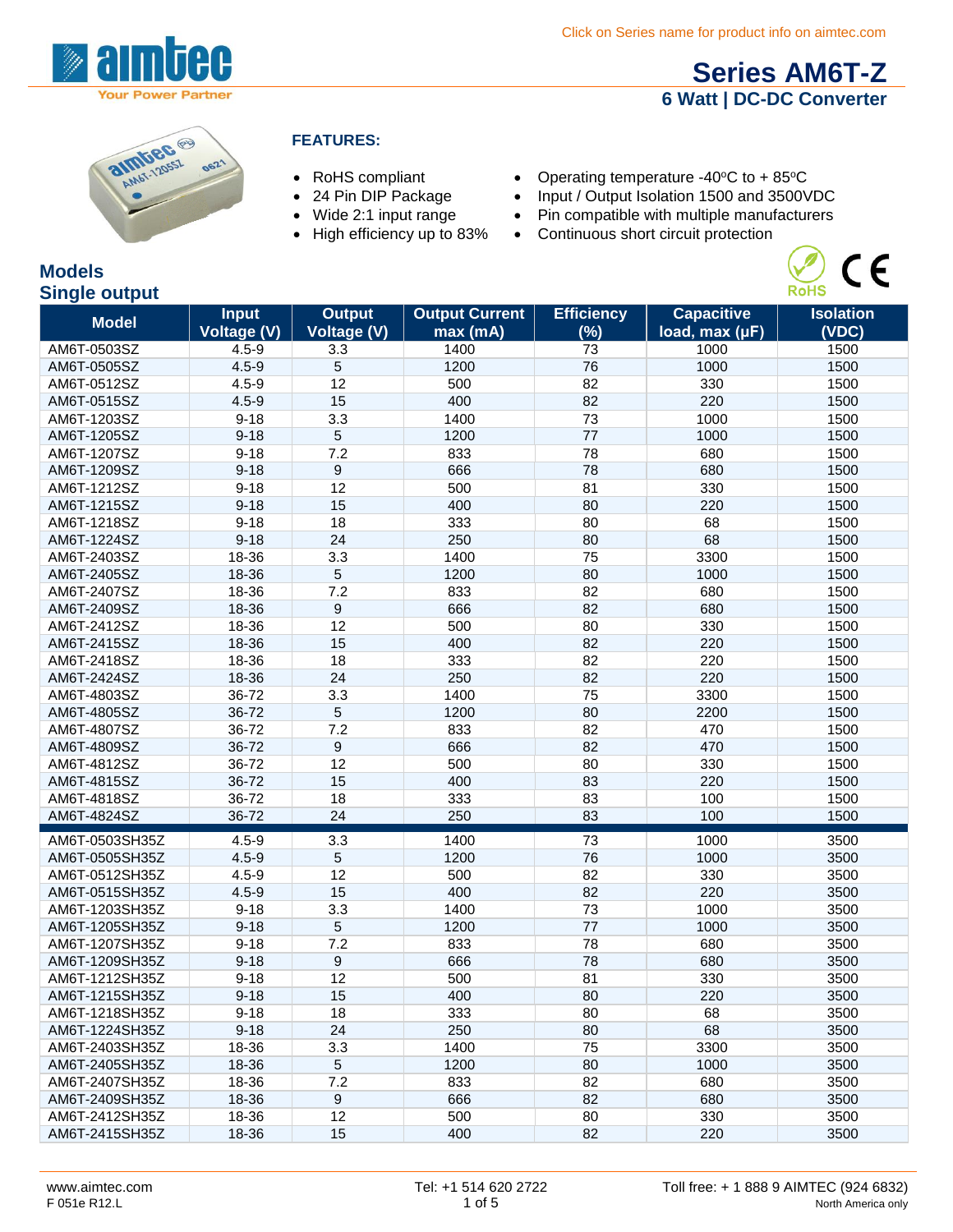

**Your Power Partner** 

#### **Models Single output (continued)**

| $\sum$         |                             |                              |                                  |                          |                                       |                           |
|----------------|-----------------------------|------------------------------|----------------------------------|--------------------------|---------------------------------------|---------------------------|
| <b>Model</b>   | <b>Input</b><br>Voltage (V) | <b>Output</b><br>Voltage (V) | <b>Output Current</b><br>max(mA) | <b>Efficiency</b><br>(%) | <b>Capacitive</b><br>load, $max (µF)$ | <b>Isolation</b><br>(VDC) |
| AM6T-2418SH35Z | 18-36                       | 18                           | 333                              | 73                       | 220                                   | 3500                      |
| AM6T-2424SH35Z | 18-36                       | 24                           | 250                              | 77                       | 220                                   | 3500                      |
| AM6T-4803SH35Z | 36-72                       | 3.3                          | 1400                             | 78                       | 3300                                  | 3500                      |
| AM6T-4805SH35Z | 36-72                       | 5                            | 1200                             | 78                       | 2200                                  | 3500                      |
| AM6T-4807SH35Z | 36-72                       | 7.2                          | 833                              | 81                       | 470                                   | 3500                      |
| AM6T-4809SH35Z | 36-72                       | 9                            | 666                              | 80                       | 470                                   | 3500                      |
| AM6T-4812SH35Z | 36-72                       | 12                           | 500                              | 80                       | 330                                   | 3500                      |
| AM6T-4815SH35Z | 36-72                       | 15                           | 400                              | 80                       | 220                                   | 3500                      |
| AM6T-4818SH35Z | 36-72                       | 18                           | 333                              | 75                       | 100                                   | 3500                      |
| AM6T-4824SH35Z | 36-72                       | 24                           | 250                              | 80                       | 100                                   | 3500                      |

#### **Models Dual output**

| <b>Model</b>   | <b>Input</b>       | <b>Output</b>      | <b>Output Current</b> | <b>Efficiency</b> | <b>Capacitive</b> | <b>Isolation</b> |
|----------------|--------------------|--------------------|-----------------------|-------------------|-------------------|------------------|
|                | <b>Voltage (V)</b> | <b>Voltage (V)</b> | max (mA)              | (%)               | load, max (µF)    | (VDC)            |
| AM6T-0503DZ    | $4.5 - 9$          | ±3.3               | ±700                  | 73                | ±680              | 1500             |
| AM6T-0505DZ    | $4.5 - 9$          | ±5                 | ±600                  | 76                | ±330              | 1500             |
| AM6T-0512DZ    | $4.5 - 9$          | ±12                | ±250                  | 82                | ±100              | 1500             |
| AM6T-0515DZ    | $4.5 - 9$          | ±15                | ±200                  | 82                | ±100              | 1500             |
| AM6T-1203DZ    | $9 - 18$           | ±3.3               | ±909                  | 73                | ±680              | 1500             |
| AM6T-1205DZ    | $9 - 18$           | ±5                 | ±600                  | 77                | ±330              | 1500             |
| AM6T-1207DZ    | $9 - 18$           | ±7.2               | ±416                  | 80                | ±220              | 1500             |
| AM6T-1209DZ    | $9 - 18$           | $\pm 9$            | ±333                  | 80                | ±220              | 1500             |
| AM6T-1212DZ    | $9 - 18$           | ±12                | ±250                  | 80                | ±100              | 1500             |
| AM6T-1215DZ    | $9 - 18$           | ±15                | ±200                  | 79                | ±47               | 1500             |
| AM6T-1218DZ    | $9 - 18$           | ±18                | ±166                  | 80                | ±33               | 1500             |
| AM6T-1224DZ    | $9 - 18$           | ±24                | ±125                  | 80                | ±33               | 1500             |
| AM6T-2403DZ    | 18-36              | ±3.3               | ±909                  | 75                | ±680              | 1500             |
| AM6T-2405DZ    | 18-36              | ±5                 | ±600                  | 78                | ±330              | 1500             |
| AM6T-2407DZ    | 18-36              | ±7.2               | ±416                  | 83                | ±220              | 1500             |
| AM6T-2409DZ    | 18-36              | ±9                 | ±333                  | 83                | ±220              | 1500             |
| AM6T-2412DZ    | 18-36              | ±12                | ±250                  | 80                | ±100              | 1500             |
| AM6T-2415DZ    | 18-36              | ±15                | ±200                  | 80                | ±47               | 1500             |
| AM6T-2418DZ    | 18-36              | ±18                | ±166                  | 80                | ±33               | 1500             |
| AM6T-2424DZ    | 18-36              | ±24                | ±125                  | 80                | ±33               | 1500             |
| AM6T-4803DZ    | 36-72              | ±3.3               | ±909                  | 73                | ±680              | 1500             |
| AM6T-4805DZ    | 36-72              | ±5                 | ±600                  | 79                | ±330              | 1500             |
| AM6T-4807DZ    | 36-72              | ±7.2               | ±416                  | 79                | ±220              | 1500             |
| AM6T-4809DZ    | 36-72              | ±9                 | ±333                  | 79                | ±220              | 1500             |
| AM6T-4812DZ    | 36-72              | ±12                | ±250                  | 80                | ±100              | 1500             |
| AM6T-4815DZ    | 36-72              | ±15                | ±200                  | 80                | ±47               | 1500             |
| AM6T-4818DZ    | 36-72              | ±18                | ±166                  | 80                | ±33               | 1500             |
| AM6T-4824DZ    | 36-72              | ±24                | ±125                  | 80                | ±33               | 1500             |
| AM6T-0503DH35Z | $4.5 - 9$          | ±3.3               | ±700                  | 73                | ±680              | 3500             |
| AM6T-0505DH35Z | $4.5 - 9$          | ±5                 | ±600                  | 76                | ±330              | 3500             |
| AM6T-0512DH35Z | $4.5 - 9$          | ±12                | ±250                  | 82                | ±100              | 3500             |
| AM6T-0515DH35Z | $4.5 - 9$          | ±15                | ±200                  | 82                | ±100              | 3500             |
| AM6T-1203DH35Z | $9 - 18$           | ±3.3               | ±909                  | 73                | ±680              | 3500             |
| AM6T-1205DH35Z | $9 - 18$           | ±5                 | ±600                  | 77                | ±330              | 3500             |
| AM6T-1207DH35Z | $9 - 18$           | ±7.2               | ±416                  | 80                | ±220              | 3500             |
| AM6T-1209DH35Z | $9 - 18$           | ±9                 | ±333                  | 80                | ±220              | 3500             |
| AM6T-1212DH35Z | $9 - 18$           | ±12                | ±250                  | 80                | ±100              | 3500             |
| AM6T-1215DH35Z | $9 - 18$           | ±15                | ±200                  | 79                | ±47               | 3500             |
| AM6T-1218DH35Z | $9 - 18$           | ±18                | ±166                  | 80                | ±33               | 3500             |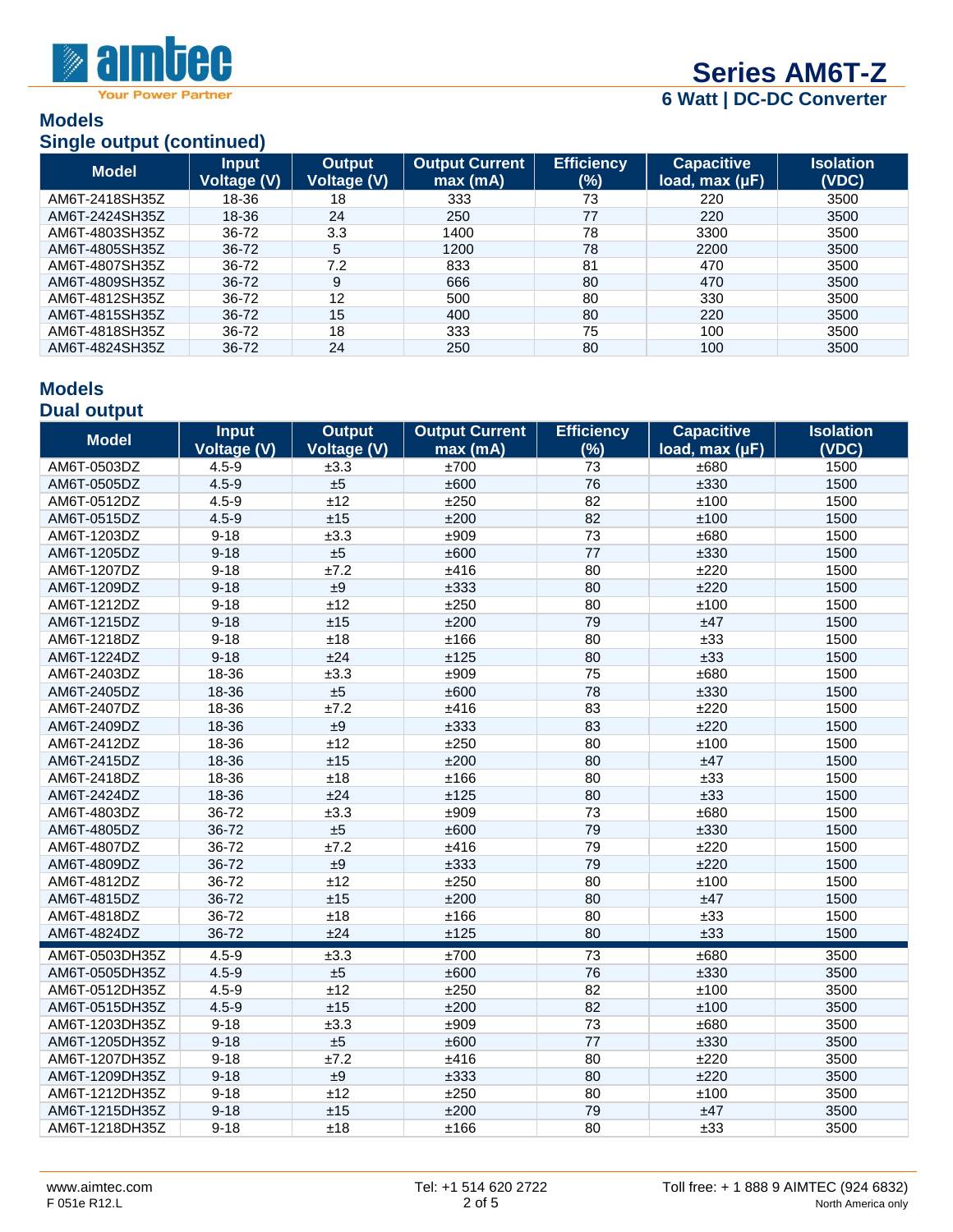

#### **Models Dual output (continued)**

|                | $P^{\text{out}}$ valpat (vol. in 1999) |                                     |                                  |                          |                                       |                           |
|----------------|----------------------------------------|-------------------------------------|----------------------------------|--------------------------|---------------------------------------|---------------------------|
| <b>Model</b>   | <b>Input Voltage</b><br>(V)            | <b>Output</b><br><b>Voltage (V)</b> | <b>Output Current</b><br>max(mA) | <b>Efficiency</b><br>(%) | <b>Capacitive</b><br>load, $max (µF)$ | <b>Isolation</b><br>(VDC) |
| AM6T-1224DH35Z | $9 - 18$                               | ±24                                 | ±125                             | 80                       | ±33                                   | 3500                      |
| AM6T-2403DH35Z | 18-36                                  | ±3.3                                | ±909                             | 75                       | ±680                                  | 3500                      |
| AM6T-2405DH35Z | 18-36                                  | ±5                                  | ±600                             | 78                       | ±330                                  | 3500                      |
| AM6T-2407DH35Z | 18-36                                  | ±7.2                                | ±416                             | 83                       | ±220                                  | 3500                      |
| AM6T-2409DH35Z | 18-36                                  | ±9                                  | ±333                             | 83                       | ±220                                  | 3500                      |
| AM6T-2412DH35Z | 18-36                                  | ±12                                 | ±250                             | 80                       | ±100                                  | 3500                      |
| AM6T-2415DH35Z | 18-36                                  | ±15                                 | ±200                             | 80                       | ±47                                   | 3500                      |
| AM6T-2418DH35Z | 18-36                                  | ±18                                 | ±166                             | 80                       | ±33                                   | 3500                      |
| AM6T-2424DH35Z | 18-36                                  | ±24                                 | ±125                             | 80                       | ±33                                   | 3500                      |
| AM6T-4803DH35Z | 36-72                                  | ±3.3                                | ±909                             | 73                       | ±680                                  | 3500                      |
| AM6T-4805DH35Z | 36-72                                  | ±5                                  | ±600                             | 79                       | ±330                                  | 3500                      |
| AM6T-4807DH35Z | 36-72                                  | ±7.2                                | ±416                             | 79                       | ±220                                  | 3500                      |
| AM6T-4809DH35Z | 36-72                                  | ±9                                  | ±333                             | 79                       | ±220                                  | 3500                      |
| AM6T-4812DH35Z | 36-72                                  | ±12                                 | ±250                             | 80                       | ±100                                  | 3500                      |
| AM6T-4815DH35Z | 36-72                                  | ±15                                 | ±200                             | 80                       | ±47                                   | 3500                      |
| AM6T-4818DH35Z | 36-72                                  | ±18                                 | ±166                             | 80                       | ±33                                   | 3500                      |
| AM6T-4824DH35Z | 36-72                                  | ±24                                 | ±909                             | 80                       | ±33                                   | 3500                      |

#### **Input Specifications**

| <b>Parameters</b>                | <b>Nominal</b>     | <b>Typical</b> | <b>Maximum</b> | <b>Units</b> |
|----------------------------------|--------------------|----------------|----------------|--------------|
|                                  | 5                  | $4.5 - 9$      |                |              |
|                                  | 12                 | $9 - 18$       |                | <b>VDC</b>   |
| Voltage range                    | 24                 | 18-36          |                |              |
|                                  | 48                 | 36-72          |                |              |
| Filter                           | $\pi$ (Pi) Network |                |                |              |
|                                  | 5 Vin              | $-0.7 - 15$    |                |              |
|                                  | 12 Vin             | $-0.7 - 24$    |                | <b>VDC</b>   |
| Absolute Maximum Rating          | 24 Vin             | $-0.7 - 40$    |                |              |
|                                  | 48 Vin             | $-0.7 - 80$    |                |              |
| Peak Input Voltage time          |                    | 100            |                | ms           |
| Input Reflected ripple current * |                    | 35             |                | mA p-p       |

\* The input reflected ripple current should be measured with connected 12µH inductor.

### **Isolation Specifications**

| <b>Parameters</b>         | <b>Conditions</b> | <b>Typical</b> | <b>Rated</b> | <b>Units</b> |
|---------------------------|-------------------|----------------|--------------|--------------|
| Tested I/O voltage        | 60 sec            |                | 1500 or 3500 | VDC          |
| Metal case/Input & Output | 60 sec            |                | 1000         | <b>VDC</b>   |
| Resistance                |                   | >1000          |              | <b>MOhm</b>  |
| Capacitance               |                   | 500            |              | рF           |

## **Output Specifications**

| <b>Parameters</b>                   | <b>Conditions</b>                        | <b>Typical</b> | <b>Maximum</b> | <b>Units</b> |  |
|-------------------------------------|------------------------------------------|----------------|----------------|--------------|--|
| Voltage accuracy                    |                                          | ±1             |                | %            |  |
| Short Circuit protection            | Continuous, auto recovery                |                |                |              |  |
| Line voltage regulation             |                                          | ±0.5           |                | $\%$         |  |
|                                     | $0 - 100\%$ load, $3.3V/\pm 3.3V$ Models | ±1.5           |                | %            |  |
| Load voltage regulation             | $0 - 100\%$ load, others                 | ±0.5           |                | %            |  |
| Temperature coefficient             |                                          | ±0.02          |                | $\%$ /°C     |  |
| Ripple & Noise *                    | At 20MHz Bandwidth                       | 60             |                | $mV$ p-p     |  |
| $*$ Measured with $A \cup B \cap C$ |                                          |                |                |              |  |

Measured with  $1\mu$ F CC.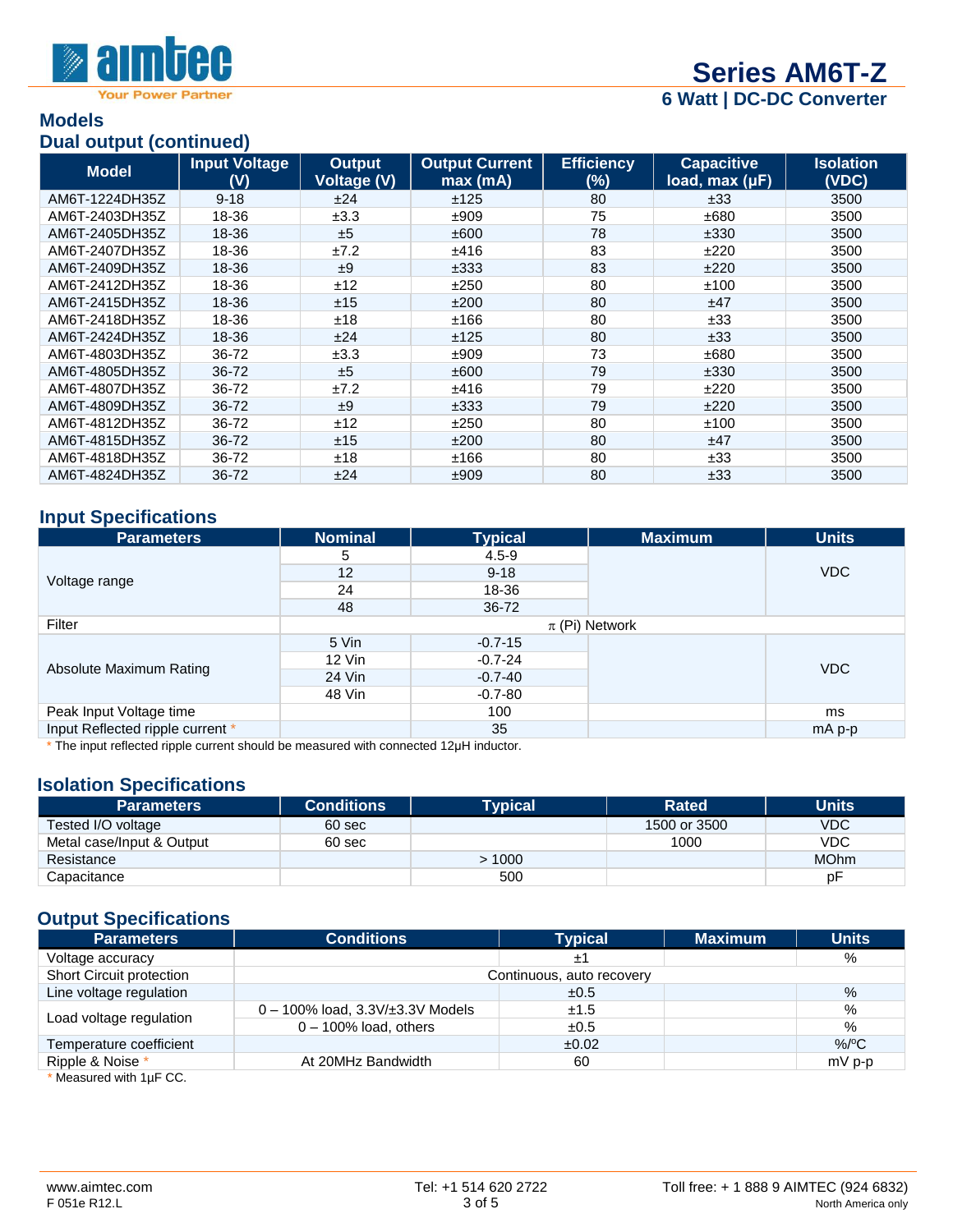

### **General Specifications**

| <b>Parameters</b>                  | <b>Conditions</b>                                                                                    | <b>Typical</b> | <b>Maximum</b>  | <b>Units</b> |  |
|------------------------------------|------------------------------------------------------------------------------------------------------|----------------|-----------------|--------------|--|
| Switching frequency                | 100% load                                                                                            | 266            |                 | <b>KHz</b>   |  |
| Operating temperature              | Full Load without Derating<br>(except 5V input models see chart)                                     |                | $-40$ to $+85$  | $^{\circ}$ C |  |
| Storage temperature                |                                                                                                      |                | $-40$ to $+125$ | °C           |  |
| Max Case temperature               |                                                                                                      |                | $+100$          | $^{\circ}C$  |  |
| Cooling                            | Free air convection                                                                                  |                |                 |              |  |
| Humidity                           |                                                                                                      |                | 95              | %            |  |
| Case material                      | Nickel coated copper                                                                                 |                |                 |              |  |
| Weight                             |                                                                                                      | 17             |                 | g            |  |
| Dimensions $(L \times W \times H)$ | Tolerance $\pm 0.5$ mm or $\pm 0.02$ inches<br>1.25 x 0.80 x 0.40 inches<br>31.75 x 20.32 x 10.16 mm |                |                 |              |  |
| <b>MTBF</b>                        | $>1$ 121 000 hrs (MIL-HDBK -217F, Ground Benign, t=+25 $\degree$ C)                                  |                |                 |              |  |

NOTE: All specifications noted in this datasheet are measured at an ambient temperature of 25°C, humidity<75%, nominal input voltage and at rated output load unless otherwise specified.

#### **Safety Specifications**

| <b>Parameters</b>       |                                                                   |
|-------------------------|-------------------------------------------------------------------|
| <b>Agency Approvals</b> | UL (pending), except 5Vin models, CE                              |
|                         | EN55032 Class A, with recommended circuit                         |
|                         | IEC61000-4-2, Perf. Criteria A                                    |
|                         | IEC61000-4-3, Perf. Criteria A                                    |
| Standards               | IEC61000-4-4, Perf. Criteria A (external 220uF/100V cap required) |
|                         | IEC61000-4-5, Perf. Criteria A (external 220uF/100V cap required) |
|                         | IEC61000-4-6, Perf. Criteria A                                    |
|                         | IEC61000-4-8, Perf. Criteria A                                    |
|                         | NOTE: also designed to meet IEC 60950-1:2001 & IEC 62368-1        |

## **Pin Out Specifications Dimensions**

| Pin | 1500 & 3500VDC |            |  |  |
|-----|----------------|------------|--|--|
|     | Single         | Dual       |  |  |
| 2   | -V Input       | -V Input   |  |  |
| 3   | -V Input       | -V Input   |  |  |
| 9   | <b>NO PIN</b>  | Common     |  |  |
| 11  | N. C.          | -V Output  |  |  |
| 14  | +V Output      | +V Output  |  |  |
| 16  | -V Output      | Common     |  |  |
| 22  | +V Input       | $+V$ Input |  |  |
| 23  | +V Input       | +V Input   |  |  |





All dimensions are typical: millimeters (inches) Pin Diameter:  $0.50 \pm 0.05$  (0.02  $\pm$  0.002) Pin Pitch Tolerance:  $\pm$  0.35 ( $\pm$ 0.014) Case Tolerence:  $\pm$  0.5 ( $\pm$ 0.02)